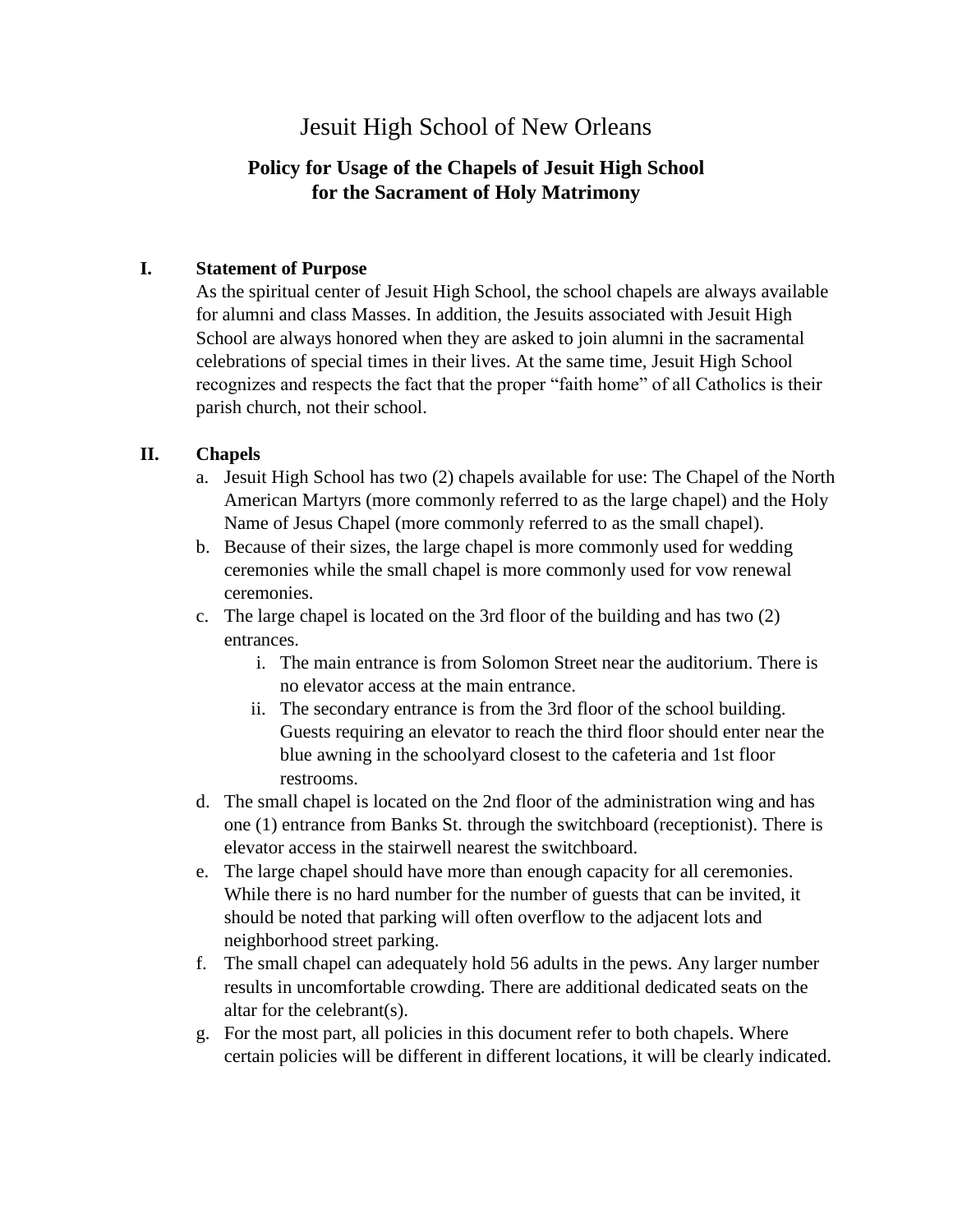## **III. Availability**

- a. Usage of the chapels at Jesuit High School is intended primarily for the students of Jesuit High School. Jesuit High School Alumni may reserve the chapel for weddings and other appropriate occasions.
- b. In addition to wedding ceremonies, we are also happy to accommodate milestone vow-renewal ceremonies for individuals as described above. Where applicable, all rules and guidelines listed below will also pertain to vow-renewal ceremony requests.
- c. Archdiocesan policy states that you must begin preparing for your marriage with a priest or deacon no less than six months prior to your wedding. Exceptions to this policy will be made only in light of serious extenuating circumstances.
- d. Weddings may only be scheduled on Fridays from 5:00 PM 7:00 PM and on Saturdays, between the hours of 12:00 PM - 7:00 PM if there is no conflict with existing events.
- e. Due to the fluid nature of the school calendar during the fall semester, and the amount of time necessary to plan and prepare for wedding ceremonies, we generally do not host wedding ceremonies during the months of August – December.
- f. All persons interested in using the facility should begin by filling out the online usage request form, indicating the preferred dates and times of the ceremony. The form and full school calendar are both available from the school's website. Note that it is also the policy of Jesuit High School not to host multiple events on campus during the same time frame. In other words, chapel availability may be affected by other events happening on campus at the same time even if they are not using the chapel. Once the request is received, the couple will be contacted by Jesuit High School's Events Coordinator to discuss the date(s) requested.
- g. Jesuit High School reserves the right to change times and dates of reservations in case of school need.
- h. Viewing of the Chapel(s) is coordinated through the school Chaplain's office. Please contact the Chaplain to schedule your visit. No one is available to accommodate a site visit without scheduling it in advance. If you are not able to visit, a virtual tour of the large chapel is available on the school's website.

#### **IV. Fees**

- a. The fee for use of the chapel is \$1,000.00. This includes the payments to:
	- i. The assigned sacristan who will serve as the couple's main point-of-contact and has the final say on all facility usage questions once the reservation is confirmed.
	- ii. The security guard to be present at the main school yard entrance for a total of 4 hours (2 hours before  $\&$  2 hours after the start time of the ceremony itself).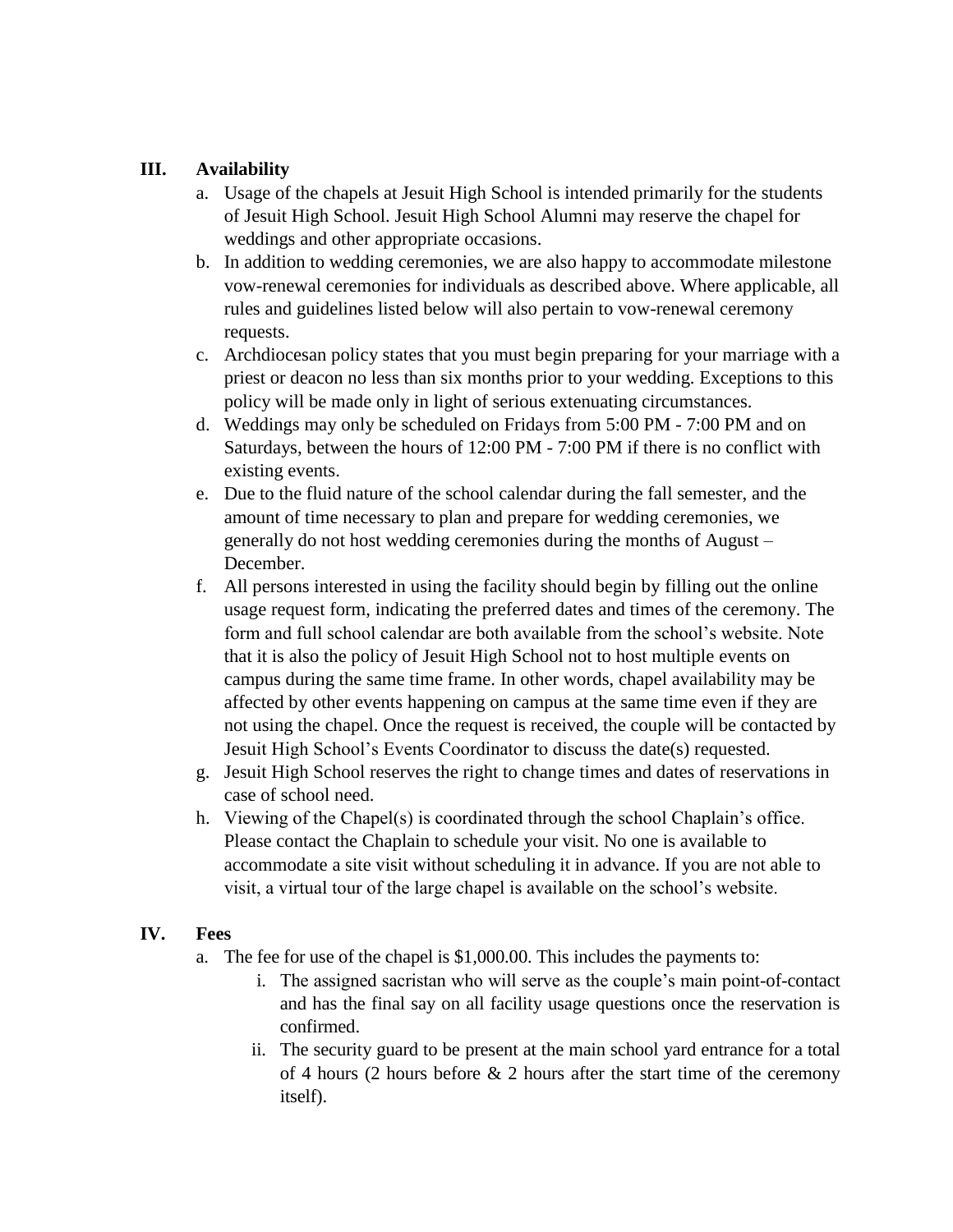- iii. Expenses for chapel upkeep, air conditioning or heating, lights, cleaning, and other services.
- b. The fee does not include offering(s) to the Presider(s) [priest(s) or deacon(s)] at the wedding ceremony; this is the direct responsibility of the bride and groom.
- c. A deposit of \$500.00 is required to secure your date. Once you have been contacted by the Events Coordinator and have agreed upon a date and time, you have 30 days to submit the deposit or the request will be forfeit.
	- i. Please make all checks payable to *Jesuit High School of New Orleans*.
	- ii. Please include the date of the wedding on the check.
- d. The remaining balance must be paid in full two months prior to the wedding date.
- e. Cancellations do occur from time to time for various reasons. If there is a need to cancel the reservation, reimbursement will be as follows:
	- i. 1 year prior to the scheduled wedding date & earlier: All but \$50.00
	- ii. 6 months prior to the scheduled wedding date  $&$  earlier: All but \$100.00
	- iii. 6 months prior to the scheduled wedding date  $\&$  later: All but \$250.00
- f. There will be no fee for vow-renewal ceremonies.

# **V. Officiant & Delegation**

- a. It is the responsibility of the bride and groom to secure a priest or deacon to officiate at the wedding as soon as you learn that your requested date is available.
- b. Availability of Jesuits who are currently at Jesuit High School and known by the bride and groom can be requested by contacting the priests directly. Their contact information is available on the school's website.
- c. For a priest or deacon located outside of the Archdiocese of New Orleans, please make sure that he receives both permission from his diocese and the Archdiocese of New Orleans to officiate the ceremony.
- d. For a priest or deacon located outside of Louisiana, please be sure that he applies with the state to officiate at a wedding in Louisiana.
- e. It is the responsibility of the bride, groom, and officiant to complete all necessary marriage preparations as required by the Archdiocese of New Orleans.
- f. All requirements by the State of Louisiana and the Archdiocese of New Orleans must be met to the satisfaction of the current pastor of St. Anthony of Padua Church, 4640 Canal Street, New Orleans, LA 70119, (504) 488-2651. Failure to do so could result in the cancellation or invalidation of the wedding. Also, note that St. Anthony requires a photocopy of the marriage license before delegation is granted.
- g. Couples must obtain a letter from the Pastor of their parish church indicating his approval of having their sacramental celebration take place at Jesuit High School.

# **VI. Rehearsal**

a. Rehearsals (dates and times) will be scheduled for the evening before the ceremony unless otherwise indicated or if another event requires a different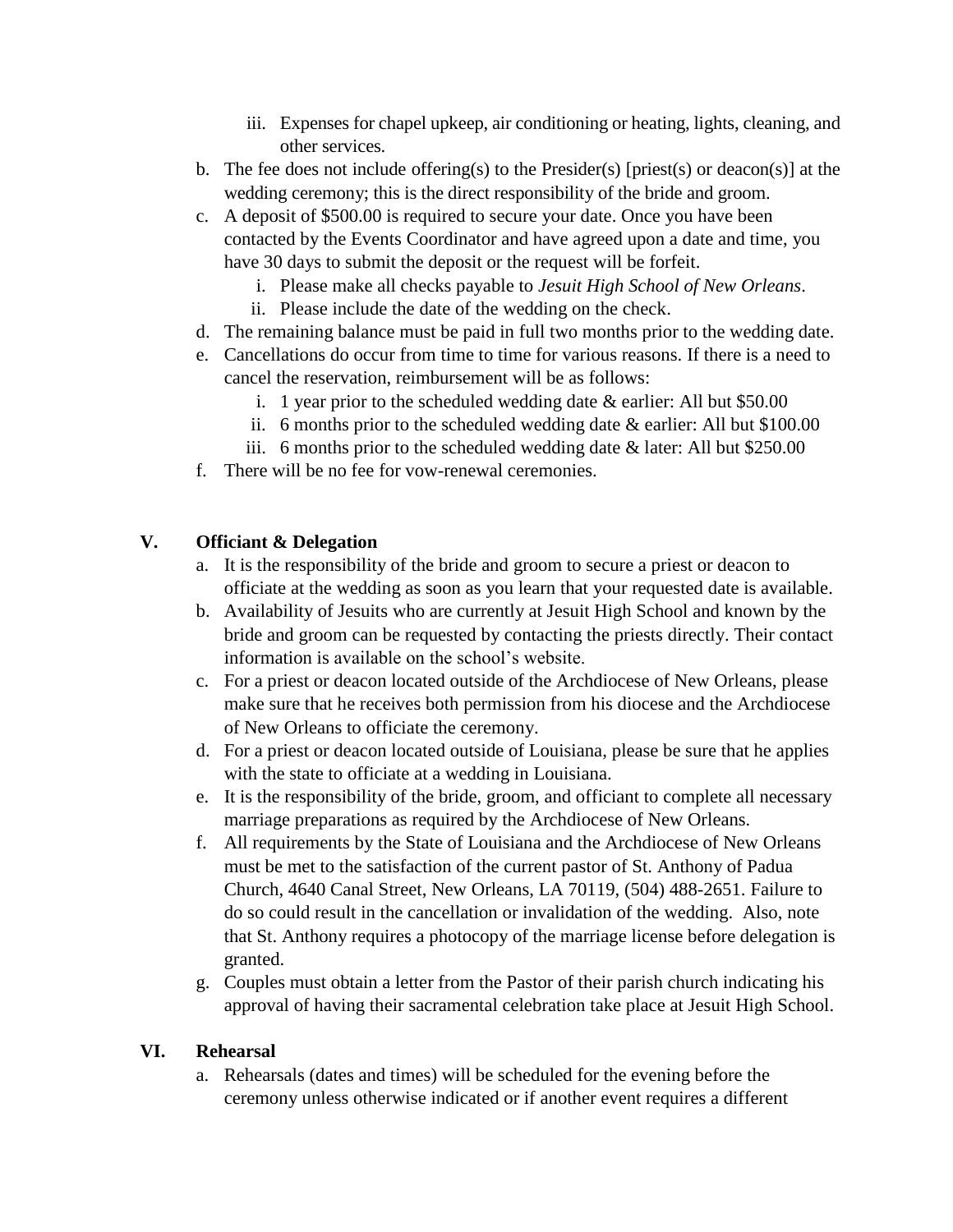rehearsal date/time. Rehearsal start time must be 6:00 PM or earlier. The rehearsal shall not exceed one hour. Please ask your wedding party to be on time as the building will be closed and locked at 7:15 PM.

b. Rehearsals are conducted by the appointed sacristan in accordance with rules of reverence and respect for the use of sacred places.

## **VII. Civil Marriage License**

- a. Prior to the wedding, the bride and groom must obtain a Civil Marriage License, which is to be given to the officiant either at the rehearsal or beforehand.
- b. The bride and groom must apply in person to the: **Orleans Parish Marriage License Office** Benson Tower, 1450 Poydras St., Suite 407 New Orleans, LA 70112 Marriage License Fee: \$27.50 (Cash, Checks, Money Orders-NO Credit Cards) (504) 539-5116 / 8:15 a.m. - 3:15 p.m. / M - F (excluding State holidays)

## **VIII. Altar Servers**

- a. It is not necessary to have altar servers, but if the bride and groom wish to have servers, or if the officiant requires them, it is the couple's responsibility to make the arrangements with the officiant. The servers should be told to bring the proper attire with them, and they should attend the rehearsal.
- b. In the small chapel, there is limited seating option on the altar for servers.

# **IX. Organist / Musician**

- a. Jesuit High School does not provide an organist and/or musicians.
- b. In the large chapel, an organ and piano are available in the choir loft. No microphones or microphone hook-ups are available in the choir loft. There should be no change made to the settings for the sound system.
- c. In the small chapel, no organ or piano is available in the small chapel. There is no sound system in the chapel. There is no dedicated space for musicians or vocalists, so please keep them in mind with regards to the already limited seating options.
- d. The selection of music ministers (organist, pianist, instrumentalists, vocalists, etc.) is the responsibility of the bride and groom. If needed, the appointed sacristan can provide you with a contact list for those musicians who have performed in the chapel in the past. Musicians are allowed to practice at the wedding rehearsal or to arrive one hour prior to the wedding to rehearse, if needed; arrangements to practice at any other time must be made by the bride and groom in advance with the appointed sacristan who will obtain the approval of the Events Coordinator.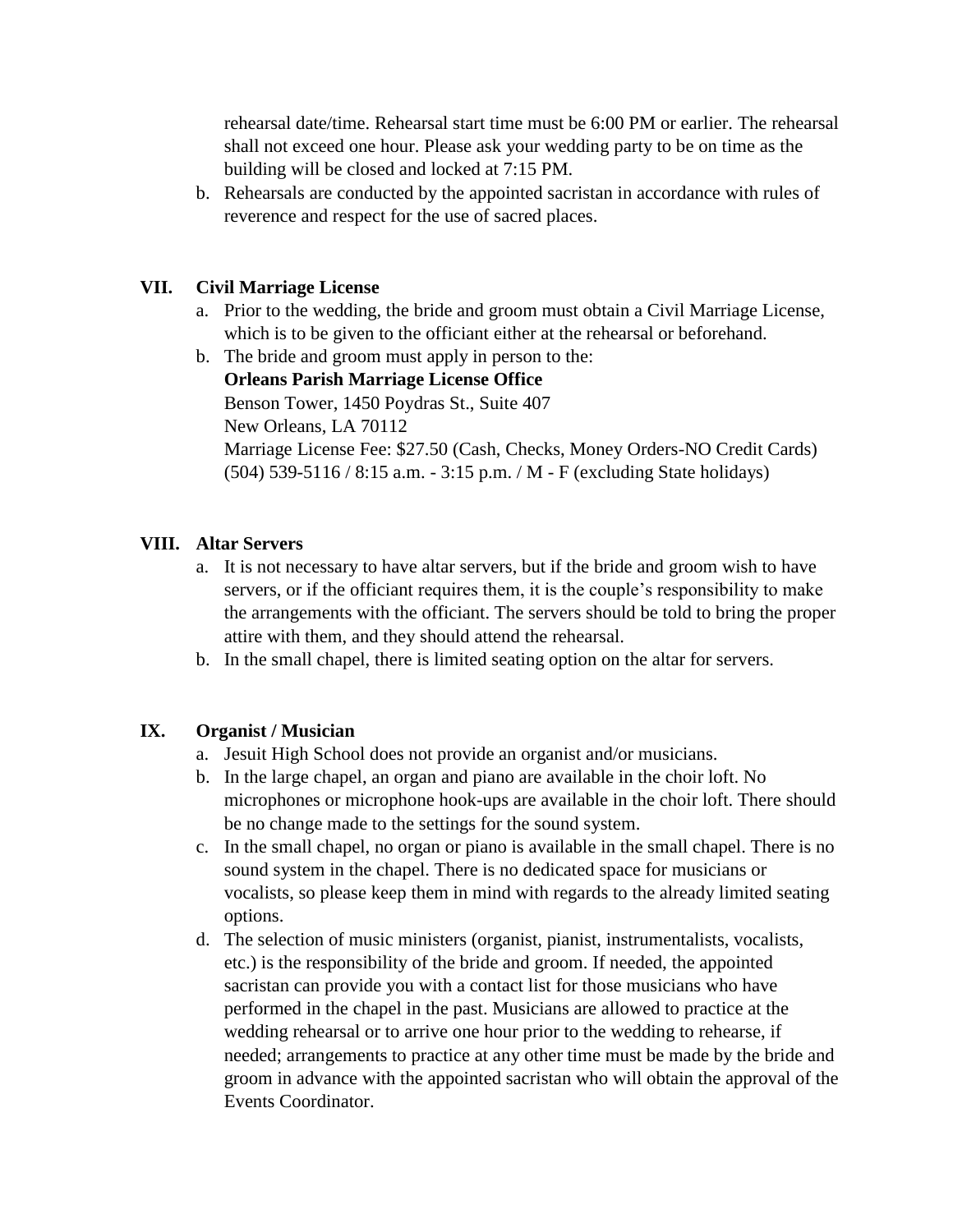e. It is expected that sacred or liturgical music will be chosen. If the couple desires an exception, the officiant and the appointed sacristan must approve it 3 months prior to the wedding. The appointed sacristan can provide a list of suggestions for you, if requested.

## **X. Chapel Environment**

- a. The chapels of Jesuit High School are sacred places and should be treated as such. Their use is allowed with the understanding that their preservation will be honored. You are kindly asked that all of those involved in creating the appropriate setting for your wedding (florist, decorator, photographers, wedding planner, musicians, etc.) know and will be respectful of the guidelines that have been established.
- b. All members of the wedding party and guests are asked to respect the sanctity of the chapel with reverent behavior and a quiet manner.
- c. The bride and her bridal party should refrain from wearing strapless gowns.
- d. The wedding party understands that ONLY the bride and groom and the Maid of Honor and Best Man are allowed in the sanctuary during the ceremony. This restriction includes all photographers.
- e. A kneeler is provided for the bride and groom only.
- f. In the large chapel, there are no kneelers in the pews of the chapel. It is usual for the congregation to remain standing during those sections of the ceremony that they would customarily kneel.
- g. The altar, pews, benches, etc. may not be moved.
- h. Jesuit High School has a zero-tolerance policy for alcohol. Anyone entering on the premises associated with weddings and chapel use under the influence of alcohol or in possession of alcohol will be asked to leave immediately. Furthermore, should the bride or groom be under the influence, the sacrament will be deemed invalid.

# **XI. Floral Arrangements & Other Decorations**

- a. There are no strict guidelines regarding the type or location of flower arrangements in the chapel. Whatever is desirable and appropriate is permitted. A general rule though, is that anything that a florist brings in must be removed immediately after the wedding.
- b. In the small chapel, keep in mind that the chapel is small; therefore, flowers  $\&$ decorations should be simple and kept to a minimum.
- c. NO adhesive tape, tacks, staples, or nails of any kind can be used on the pews, altars, walls, etc. to attach ribbons, decorations, etc.